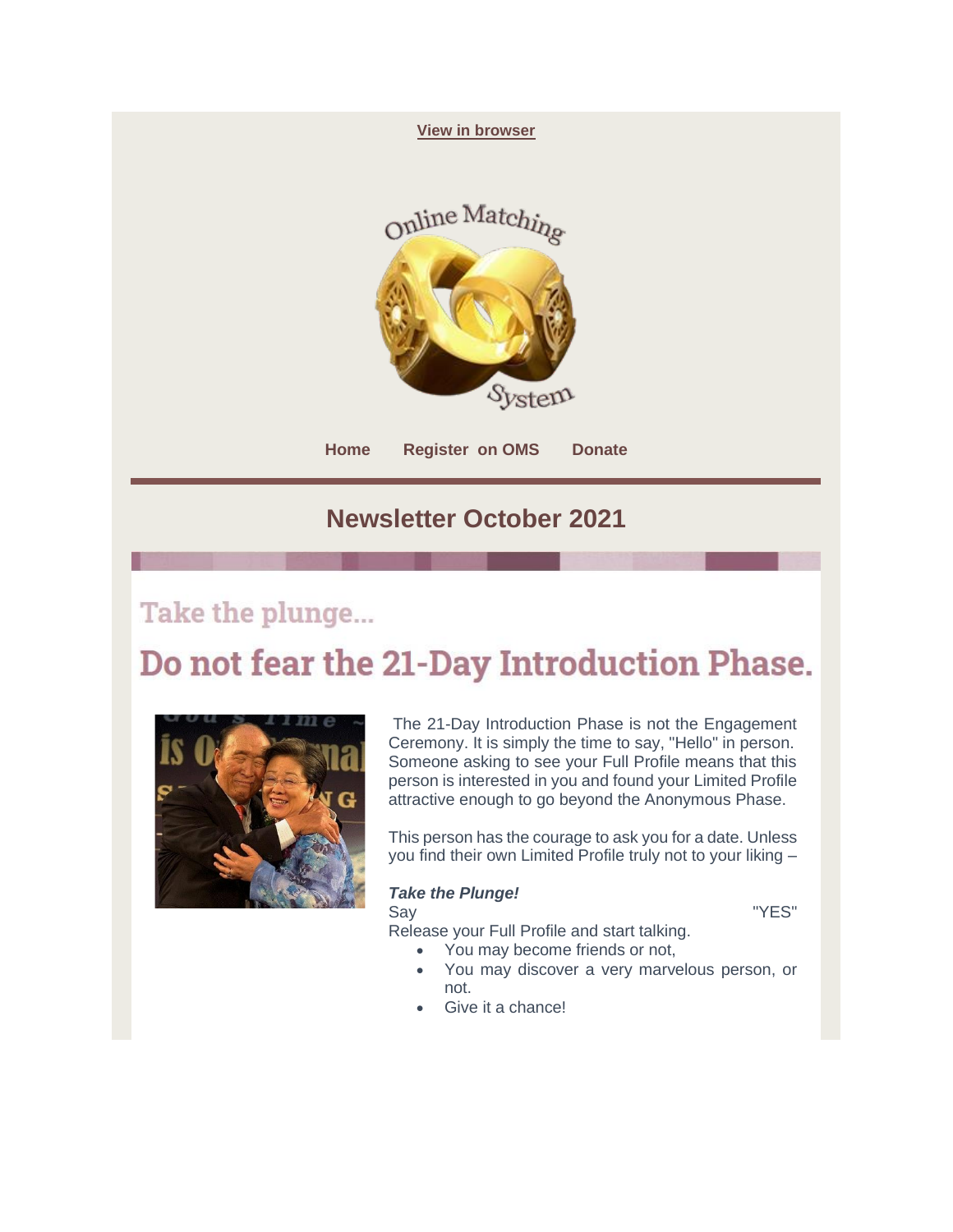## Falling in love at first sight is rare.

# **Falling in love over time is common.**

At some point, you are going to need to speak with someone.

You will not find your ideal spouse simply:

- by looking at a picture
- or by reading a Limited Profile

You will find your ideal spouse by knowing that person.You can only know someone by having sincere give-and- take with the individual for a certain period of time.

## **[Special article about OMS on FFWPU website](https://2k505.r.bh.d.sendibt3.com/mk/cl/f/nVjwjtJRC34Llb4-y53_cxczFxSwa0lBFN6kKTlSd8KasdhwU7lOmQqw5OYiQ8YsKMGX7Mfj15XOAxpvjI4QD7-VdMUlOmceBQbUK8KRVvAndEcJMRgB_FHnCRKV98D_3Elx3010-MLxMSEMzlWLWiAIOr52JZ7cz50m4I0cxghc5xxBiQNcanUaA4Tw_ywLRklU05FXPCdU-gKIA91JcopOUCsJyEcAFbCqGTgQaQ)**



### **Fundraising campaign is on: [GoFundMe](https://2k505.r.bh.d.sendibt3.com/mk/cl/f/X1yzrhHafwytzdvxxqNZKk1e8XA2toxbVksr8WPFc0A2mHfuCkN1G3bDfMmFkXG8E7YnxGECwkL0DKIiTyWViKU_xEWSeNW7eDoFQcsJyzWfGchYN5j5wqRwqiRAbSAun26RJcQEwcaPWnz43hAYi8bKkyx6yJ4bFVVmtx_xtlEtF4LouYaEHPdLttcvljydu1gHCUVfBbtfbyh0qCQxmQw3eTIIe8z55dKHDPXkV2BHa3pM3eok5E3R5ga1RWMJ)** *or if you prefer*

you can select the beautifully designed button and your donation will be received immediatly.

### **We most definitely need you... ...we value your support.**

May God bless you all, With gratitude, always, *Anne-Marie*

**Cheon Il Guk Incorporated 500 Ethel Court Middletown, DE 19709 ammylar@cheon-il-guk.org**